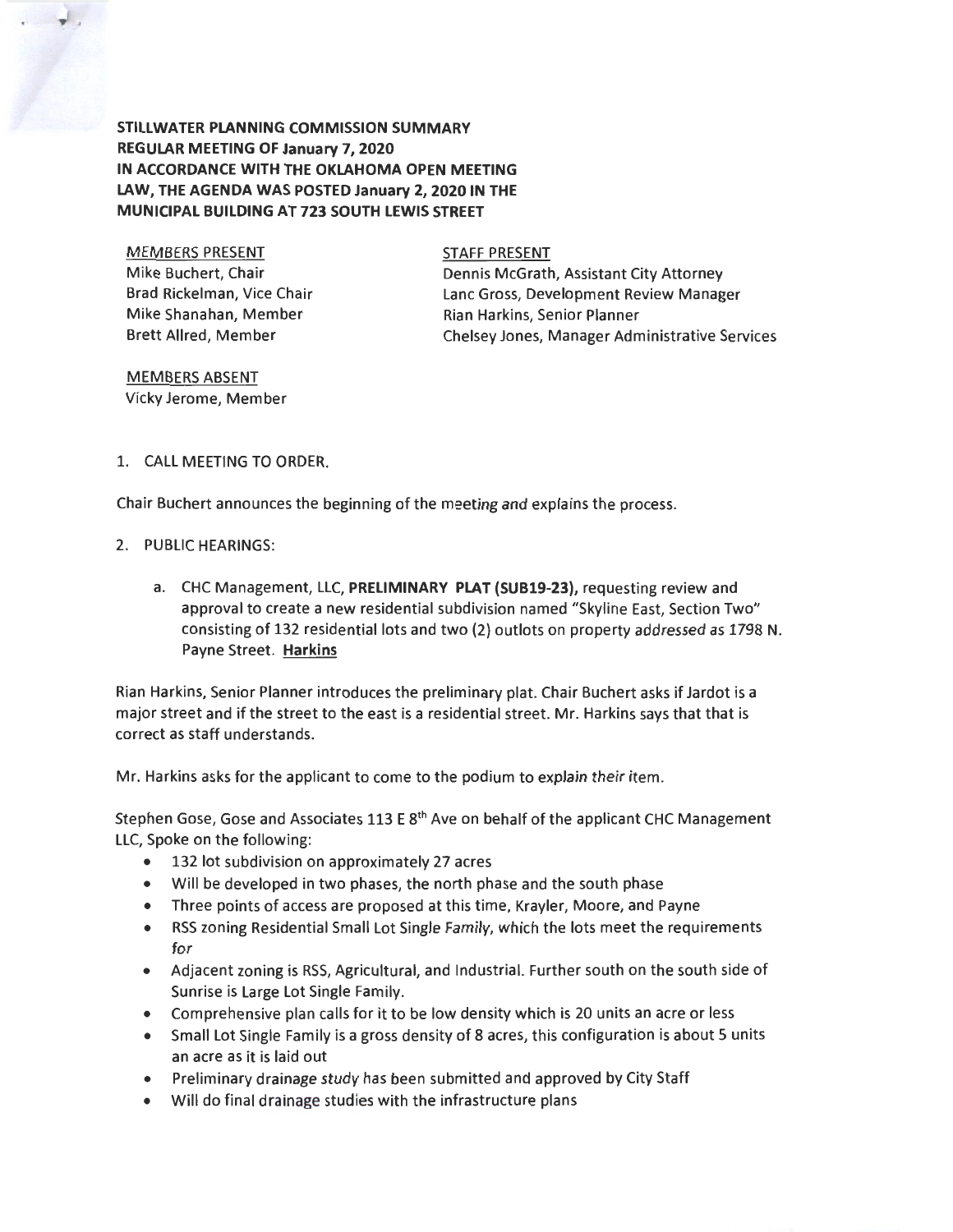• Traffic impact analysis has been released to start weather pending after school gets back in session.

Commissioner Shanahan asks Mr. Gose to point out the three points of access. Mr. Gose said that the South is Payne St off of Sunrise, on the East off of Skyline, Moore stops at the back of the blocks to it will be extended in, Krayler at the NE Corner of the Jr high will be extended.

Commissioner Shanahan asks if the three points of egress will empty on Skyline and Sunrise. Mr. Gose says Skyline, Krayler, and Sunrise.

Mr. Gose said that there was a preliminary plat that came through in 2015-2016 that had an extension from Krayler out to Jardot that shows up on City maps as Arjay, it's not a public street, it is a 25 ft access easement between the two partials, the owners of which were at the meeting and did not want an extension of a public street through that property.

Chair Buchert asks Mr. Gose if he has pursued an access to Jardot. Mr. Gose said that they have not that their client doesn't control any of the three partials and they were planning to wait to get the traffic study to figure out what public improvements it recommends so that they are not building roads that have to be maintained forever by the City if there are improvements that are warranted in other places.

Chair Buchert Opens the public hearing.

Simon Ringsmuth, 1705 E Linda Ave Leslie Meyer, 1102 N Payne St Dave Meyer, 1102 N Payne St Marc Moore, 314 S Lewis, Superintendent of Schools Lawrence Roy, 1819 E Linda Marvin Smith, 1324 N Payne Lacey Corbitt, 1623 N Skyline Mathew Wyckoff, 1824 E Sunrise

The above mentioned came to speak on the following:

- The increase in traffic from the added 132 lots will be un-manageable
- The traffic is already bad on game and special event days at the school
- Need to have better access points, like to Jardot and Krayler
- Need to purchase the land to be able to get an exit to Jardot
- Keep the integrity of the area and have large lots
- Residents won't use the other exits such as Sunrise, they will use Payne to get to Jardot which will create too much congestion.
- Surrounding area has about 1 house per acre not 8
- There isn't a transition from the surrounding area to this high density area
- Such a large complex increases the chances of pedophiles
- Too high density to be that close to a school
- Accidents will increase with the increased traffic especially around the school
- Will be an increase in rental properties who will not be as concerned with the safety and upkeep of the neighborhood

 $\bullet$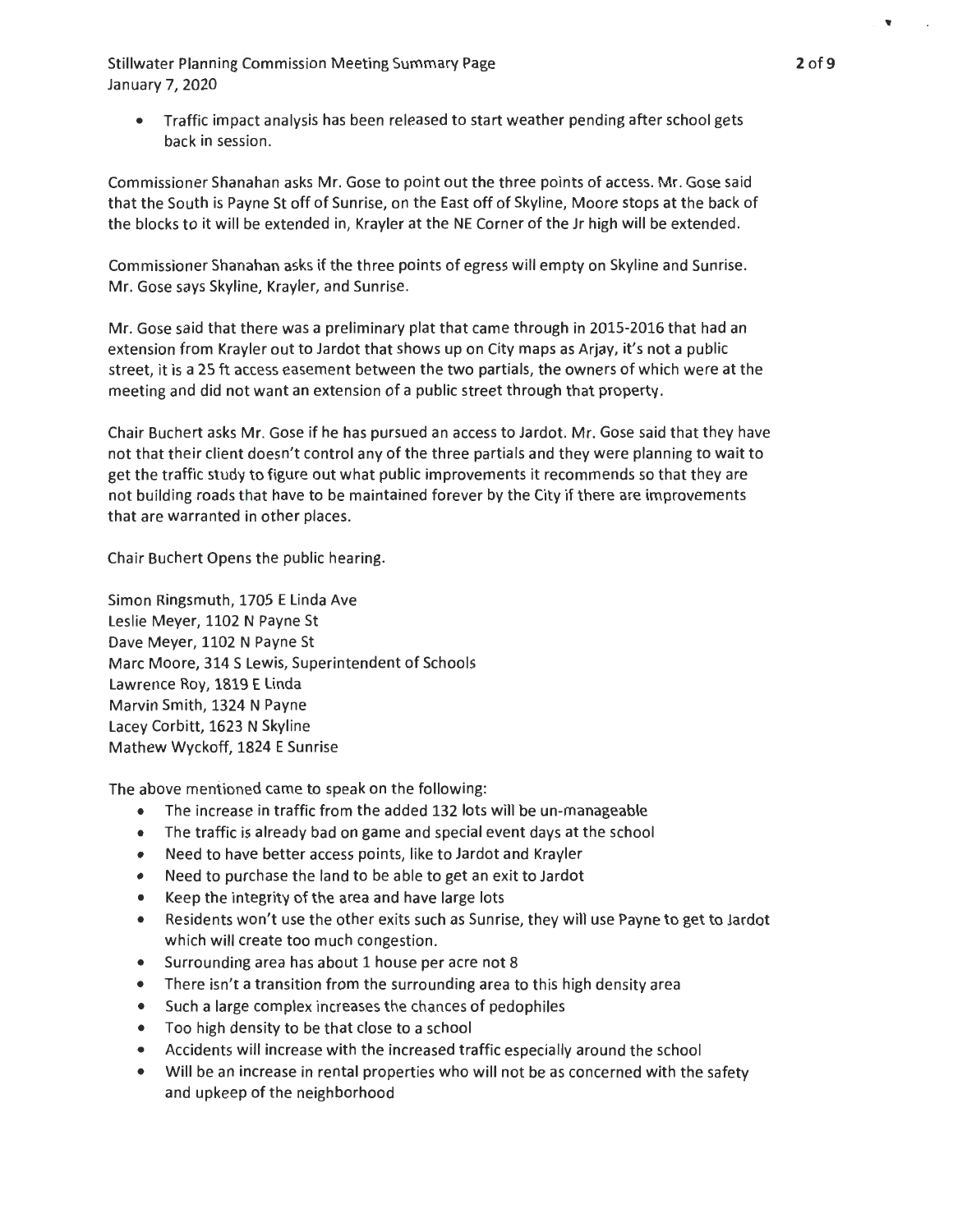' .

- Drainage if not done properly could be an issue since it already floods in some of the areas there.
- Improper drainage could have an additional impact on the utility easement
- On the north end they have issues with sewage backing up and water pressure is already an issue, improvements need to be better than before as it should add to the area not just be the minimum standards.
- Won't know the effects on the sewage and water until after the houses are already put in.
- Consider the needs of all parties concerned, school district, parents dropping off children, bus drivers, emergency vehicles, children walking to school ect.
- Skyline is experiencing declined enrollment
- Neighborhood will be close enough to school that they will not have to provide transportation
- There is a large number of children that walk to school this number will increase
- Will add about 30-35 students
- There are 20 busses in the morning for the Jr High and 18 for the afternoon, coming in from Krayler and Skyline
- Construction traffic is going to damage the streets and who will be responsible for fixing them

Chair Buchert asks if the applicant would like to come up to address any items before the public hearing is closed.

Mr. Gose came to the podium and spoke on the following points:

- As far as access one thing that is planned, Grandview north of Krayler to Lakeview the developer is party to a development deal going on over there that will extend that road. Those plans are in for approval to the city, the right of way has been obtained from the property owner to the east which is why the road never got built the east half of Grandview, they never got the right of way until two weeks ago.
- On the construction access, the city now has better policy of addressing construction routes to new projects, doing an analysis and watching any damage that's done to those streets and holding the developers responsible.
- These are trying to be built as work-force housing, 190 thousand dollar range so that there are places for the teachers, and firefighters, and whoever wants to live there.
- Convenient for children to walk to school
- The quality of homes is going to be similar to what is being built on Swim, as far as he knows there have been no concerns with poor construction or trash blowing around
- Nobody can stop rentals in a neighborhood, Stillwater's percentage is like a 60/40 split owner occupied rentals which is a national trend that is creeping up.
- His reading of the comprehensive plan low density is twenty units an acre, which seems really high to him. This is going to be about 5 unit an acre on the current layout, the zoning allows up to 8.
- The drainage on the southwest side they are going to reshape that swell, put in detention ponds
- With regards to elevation change from the current houses on the north side of Sunrise to the ditch they are putting the closest is Sft most of it is 8ft, the ground does slope away from there the ditch will be constructed on the other side as an existing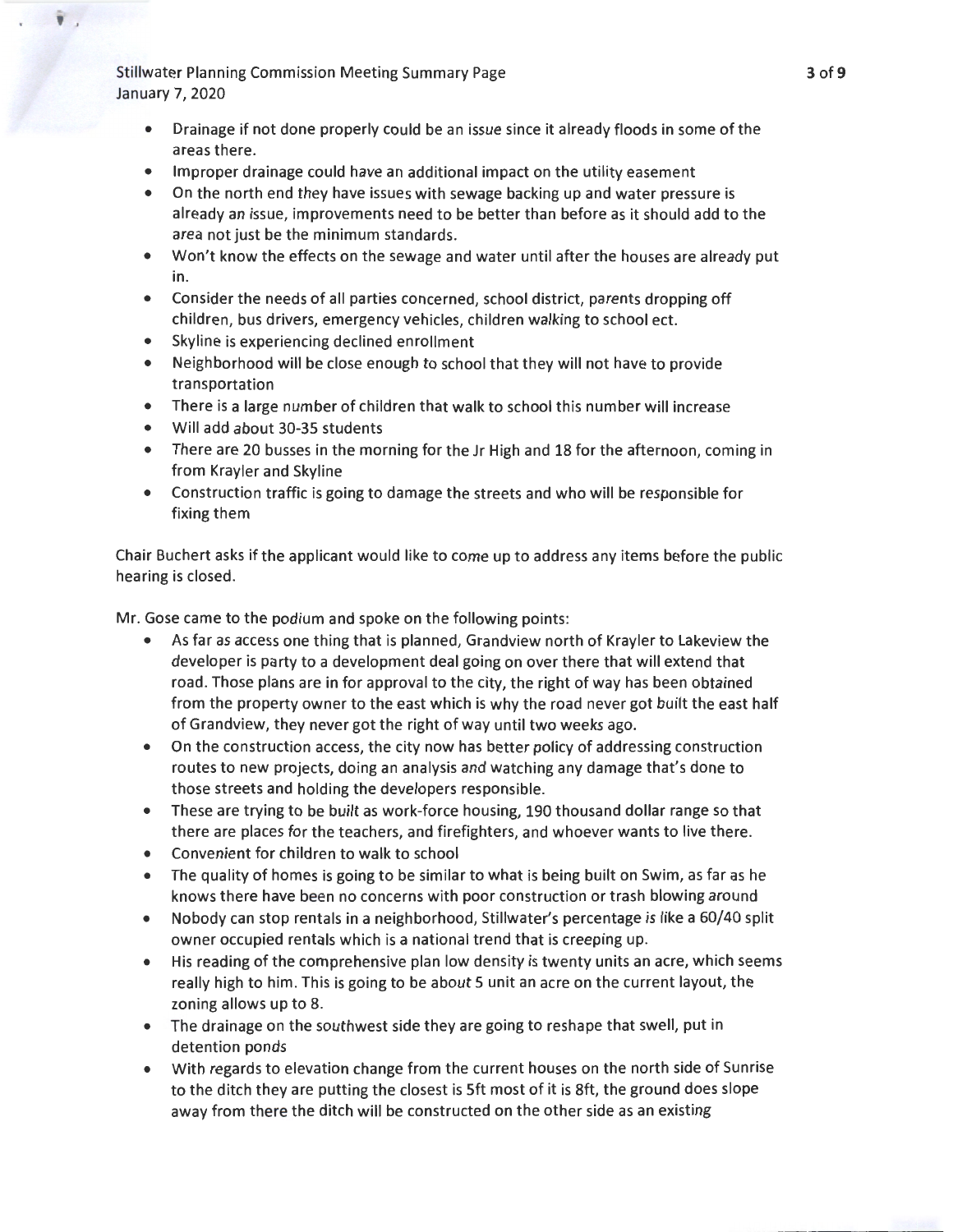easement back there to convey that water.

Chair Buchert said that from what he heard and his concern before tonight reading the staff report and before this is that there is no connection to Jardot, and there has been no traffic study. Why shouldn't he table the item until the traffic study is finished?

Mr. Gose said that that is a decision they would have to make, that the traffic impact analysis in the code is not required until the final platting stage. They have talked about it and 130 lots is about 1 trip per house in the peak hour, so to look at the distribution it's going to be a car a minute added to what's going on. Its infield development, they have infrastructure there, they have roads there, they have schools there, they aren't going a mile out to build an increase car traffic to the schools.

Mr. Gose said that hopefully Grandview helps, getting that open will alleviate some of that on the west. He can understand access to Jardot, and doesn't think cars are going to go all the way down to Linda and out cause you can get from Payne to Sunrise and get out a whole lot quicker to get to Jardot.

Chair Buchert closes the Public Hearing and asks if the Planning Commission has any discussion.

Chair Buchert says that he can tell you what his position is, that yes a traffic study is not required for the Final Plat, however there are lots of questions about this and lots of public comments about it, and the impact of the traffic study and the connections is very important in terms of public safety in his perceptions as far as if there is a public safety issue or not and therefor wants to table the item until the traffic study is complete.

Commissioner Shanahan said that he agrees with that, that there is going to be a major impact on the neighborhood due to the development and there have been a lot of comments to that affect. He has lived in that part of town for several years so he understands that, and there are two schools in the area which should be even more of a concern because of the traffic safety. He thinks that he needs to see a traffic study before they can move forward.

Chair Buchert asks if there are any more Planning Commission comments; none. Chair Buchert asks if he hears a motion.

Commissioner Allred motioned to table the Preliminary Plat (SUB19-23) until the February 4th Planning Commission meeting, Commissioner Shanahan seconded.

| Roll call: | <b>Buchert</b> | Rickelman | Shanahan | Jerome        | <b>Allred</b> |
|------------|----------------|-----------|----------|---------------|---------------|
|            | <b>Yes</b>     | Yes       | Yes      | <b>Absent</b> | Yes           |

#### *Time: 43 minutes*

b. Dubway Dispensary, **SPECIFIC USE PERMIT (SUP19-32)**, requesting review and approval of a specific use permit to establish a medical marijuana dispensary on property addressed as 210 N. Hoke Street in the T-5 zoning district. Harkins

. ▼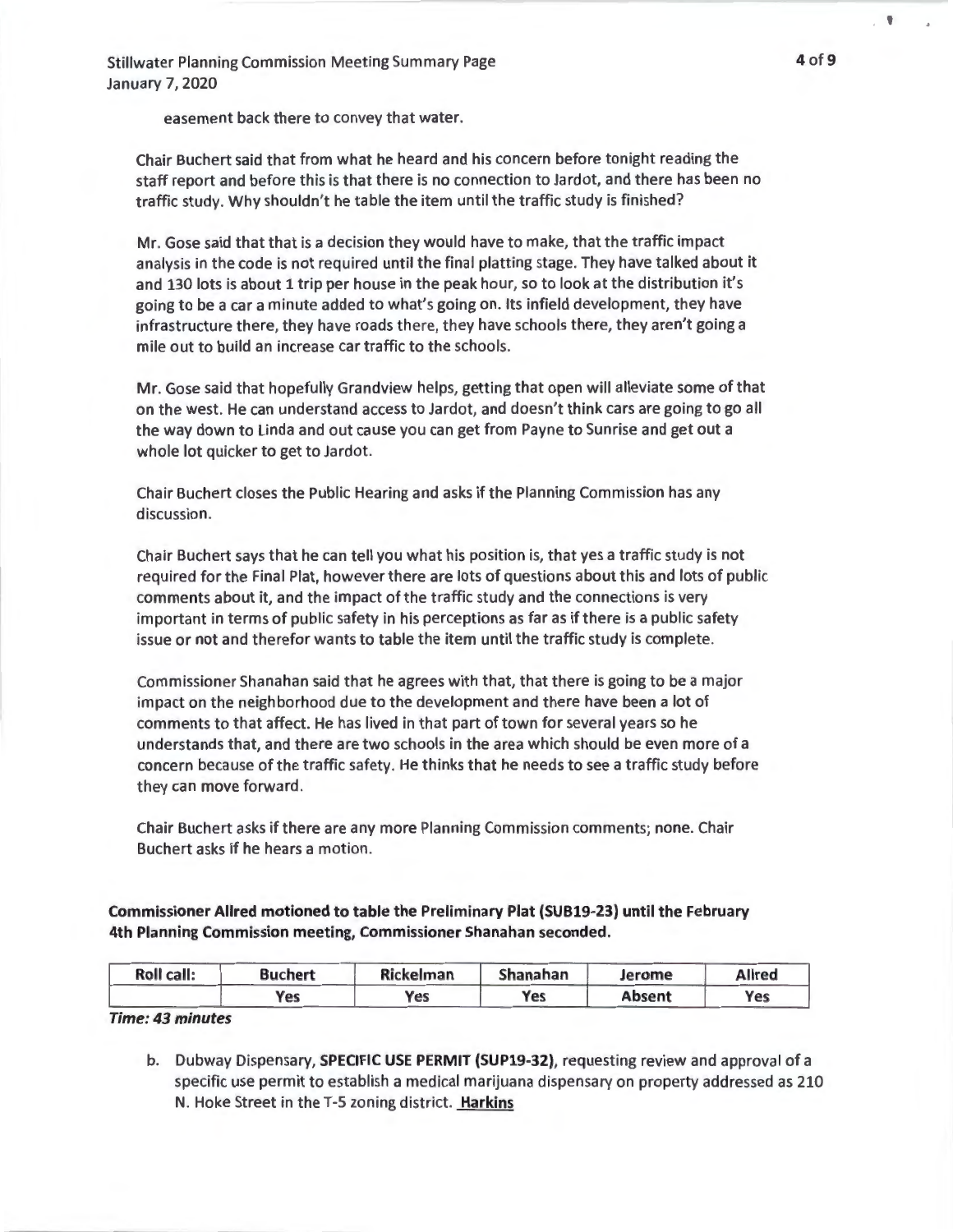' .

Commissioner Buchert announces that we will take a S min break while the room clears.

Chair Buchert asks Mr. Harkins to start the discussion on item 2d.

Mr. Harkins presents the Specific Use Permit SUP19-32 and then yields the floor to the applicant.

Kelly Harris, Keystone Engineering, 923 S Lowry representing the developer. Mrs. Harris says that this dispensary is just a little bit different since it is located in the TS form based code zone even though it is still an allowed use with a SUP. It does not trigger any public improvements since it is going into an existing commercial building and they are not planning any outside improvements to the building.

Mrs. Harris said that there are two buildings that are located on the property, the commercial building is up near the street, and there is a small residential piece that is an apartment type building that is not part of this development it will continue to act as an apartment building.

Chair Buchert asks what is adjacent to the property and said that the challenge in his mind so that he can address the challenge is that yes it is acceptable in TS because they have multistory buildings where they have commercial on the first floor, but that is not this case. Chair Buchert said that to him this is a residential area that hasn't really developed into a TS area and therefor has some challenges with doing this permit.

Mrs. Harris said that this building was previously a salon so it has been a commercial building. To the south the property is owned by the same owner and all of the buildings has access and use of the parking lot that is along the south side. Across the street it is a nice commercial building that she believes has two spaces, retail spaces and a parking lot that goes all the way out to the street. There are also two buildings that have recently been demolished as they were dilapidated buildings. This area is kind of in transition and since the property on the corner is commercial it really lends itself to continue to commercial in the area.

Chair Buchert asks if there are any other questions; none respond . Chair Buchert opens the Public Hearing and asks if there is anyone that would like to speak.

Rick Randolph, 214 N Hoke

- It is residential and there are children in the area of 10 years and younger
- Possible increase in crime
- Since this used to be a house and this is a new industry he is worried about what they will do for security.

Chair Buchert asks if there is anyone else that would like to speak on the item; none respond. Chair Buchert asks if the applicant would like to say anything.

Mrs. Harris said they plan on starting business hours from 9am to 9pm to start with, and for security they will have cameras in place.

Chair Buchert closes the public hearing and asks if there is any discussion or a motion.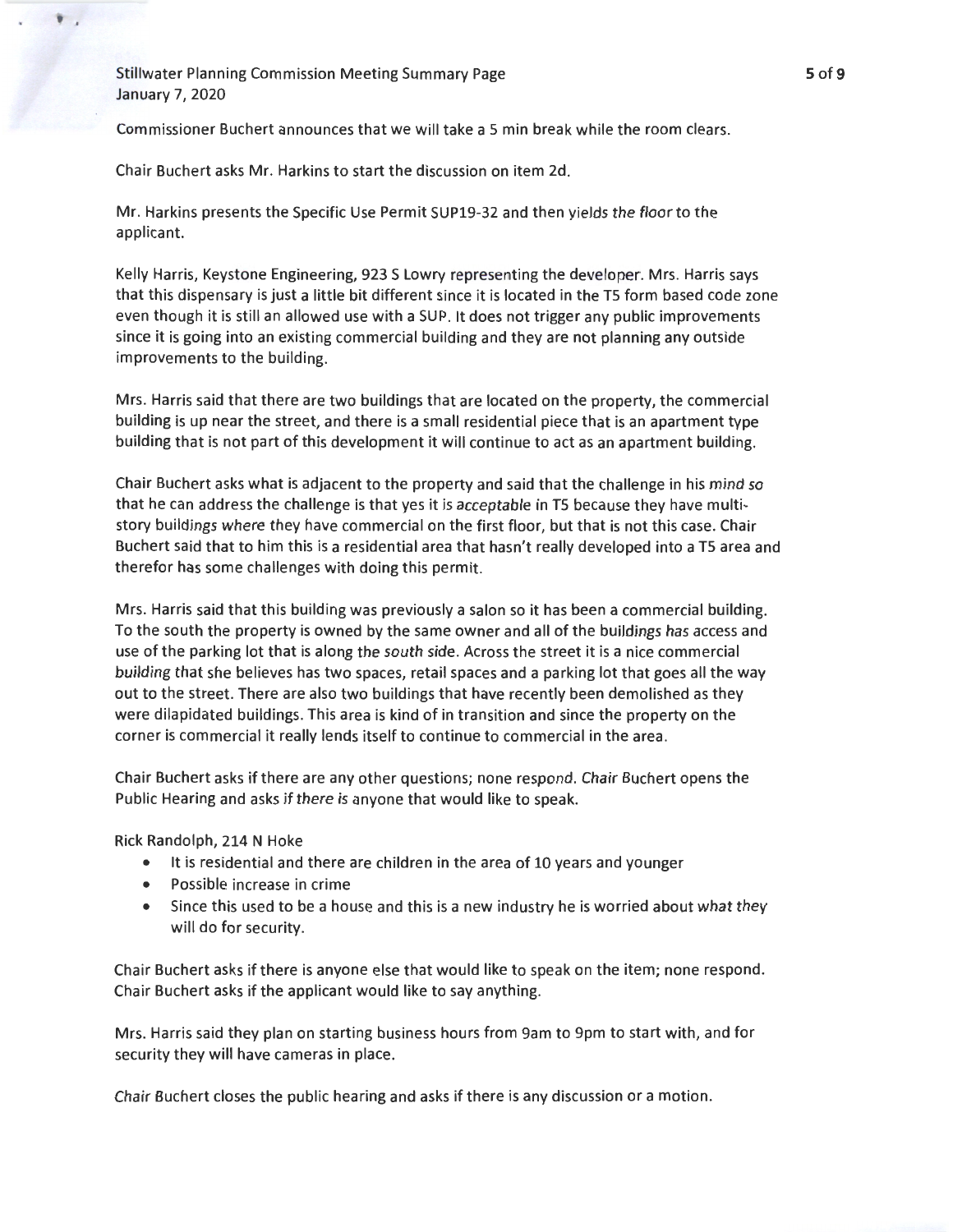Vice-Chair Rickelman said that part of the issue is how commercial is commercial, in one sense it has been a hair salon and there is a parking lot put in so this is another use of that commercial property that has already been commercial. Since it is right there on Miller it's kind of a connector street more than a residential, it's a way to get from Duck over to Main, with the liquor store on the corner and things of that sort.

Chair Buchert said that after discussion he is not opposed to this permit.

Chair Buchert asks if there is a motion.

Vice-Chair Rickelman motioned to approve as presented, Commissioner Shanahan Seconded.

| Roll call: | <b>Buchert</b> | Rickelman  | Shanahan | Jerome | <b>Allred</b> |
|------------|----------------|------------|----------|--------|---------------|
|            | Yes            | <b>Yes</b> | Yes      | Absent | Vac<br>.      |

## *Time:* 7 *minutes*

c. Simply Green Crops. SPECIFIC USE PERMIT (SUP19-33), requesting review and approval of a specific use permit to establish a medical marijuana grow facility at property addressed as 2000 E. Arjay Avenue in the Light Industrial (IL) district. Harkins

Mr. Harkins introduces the Specific Use Permit. Vice-Chair Rickelman asks about Arjay and said that he thought in 2015 they talked about it was a city street but staff is now saying it is a private street. Mr. Harkins says that it is staff's understanding that it is a private street but there may be information that staff now does not know from that point in time.

Chair Buchert asks if the applicant is present; none respond. Chair Buchert opens the public hearing and asks if there is anyone who would like to speak.

Lacey Corbitt, 1623 N Skyline Brian Price, 1111 N Payne St

Come to speak on the following:

- Worried about the safety of the children that are that close to the school
- Safety of the neighborhood and possible big scary dogs the company may have
- Wants some clarification on if Arjar is an open or public street
- Work with the owner to discuss opening it as a public street due to traffic

Mr. Harkins presents the findings. Mr. Harkins also stated that when a grow facility or a dispensary apply for a state license that they go through a review process and have to be over 1000 feet from school.

Mr. Harkins presents the alternatives and asks if there are any questions for staff.

Chair Buchert said that he doesn't have any questions for staff and asks if there is any questions or discussion for the Planning Commission.

 $\cdot$  '  $\cdot$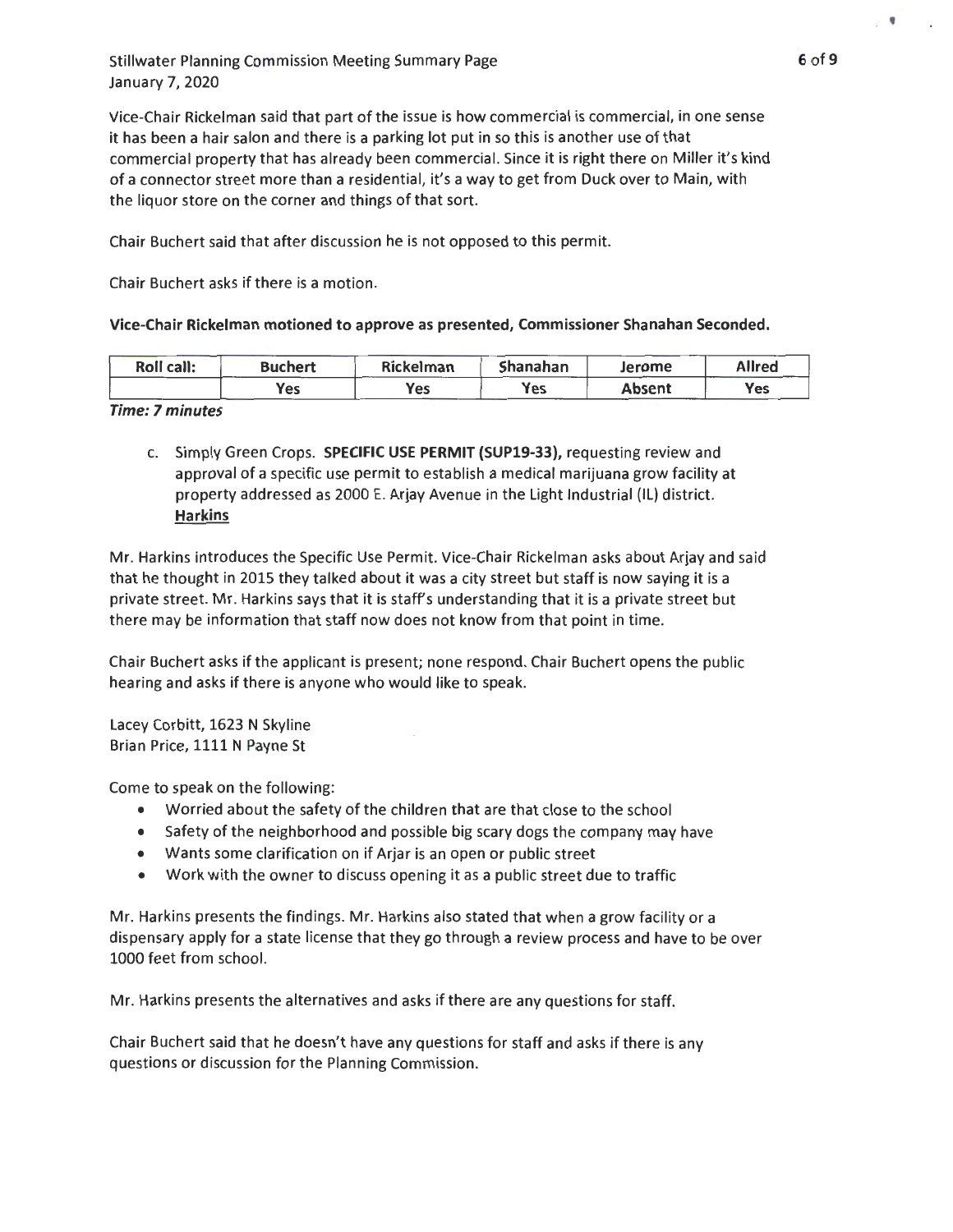Vice-Chair Rickelman says that he has an issue with the development that is going on right in this area, where one of the issues is to talk about alternatives for access and this sort. Vice-Chair Rickelman said that if they put in the grow facility right there that it will add to the complexities of the discussion that they just tabled for a month. Vice-Chair Rickelman said that he thinks he's generally amenable to these types of things, he's more apt to wait a month so that they can work out Arjay as an access point and some of the other issues.

Mr. Harkins said that as a point of information referring back to the item that was tabled, the engineer or the applicant noted that their discussion with the property owner at this location that they were not amenable to any kind of access easement or extension of streets.

Commissioner Shanahan said that he would like to hear from the developer to address some of the concerns as far as safety and doesn't know that he would be for approving at this time.

Chair Buchert says that he is in complete agreement that he is either for tabling it or denying it.

Commissioner Allred Motioned to Deny; Motioned died for lack of a second.

Dennis McGrath, Assistant City Attorney said that it would be his recommendation based on what he is hearing the commissioners saying is that they vote to table this to a certain point, if they vote to deny it they will have to provide very specific and direct reason as to why it is denied. Tabling until there is more information may be the better option.

Commissioner Allred Moved to withdraw his motion.

Commissioner Allred motioned to table the Specific Use Permit (SUP19-33) until the February 18, 2020 Planning Commission meeting, Commissioner Shanahan Seconded.

| <b>Roll call:</b> | <b>Buchert</b> | <b>Rickelman</b> | Shanahan | Jerome        | <b>Allred</b> |
|-------------------|----------------|------------------|----------|---------------|---------------|
|                   | Yes            | Yes              | Yes      | <b>Absent</b> | Yes           |

*Time: 14 minutes* 

d. RSR OKC North, LLC c/o Crafton Tull & Associates, PRELIMINARY PLAT (SUB19-20), requesting review and approval of a preliminary plat creating 182 residential lots and four (4) outlots at property currently addressed as 1998 W. 32<sup>nd</sup> Avenue and is currently zoned Residential Single Family Small Lot (RSS) and Agricultural (A). Harkins *(Deferred from 12/17 /19 Planning Commission Meeting)* 

Mr. Harkins says that this item was deferred to this date to give time for some additional discussion, the applicant has now asked for a 30 day continuance until the February 4<sup>th</sup> meeting in order to address some of the comments they were not able to due to the holidays.

Mr. Harkins introduces the preliminary plat and findings and asks if there are any questions.

Commissioner Rickelman asks is some of the unresolved issues that haven't been done by this point are digging the sewers and drainage and things of that sort, are those things that are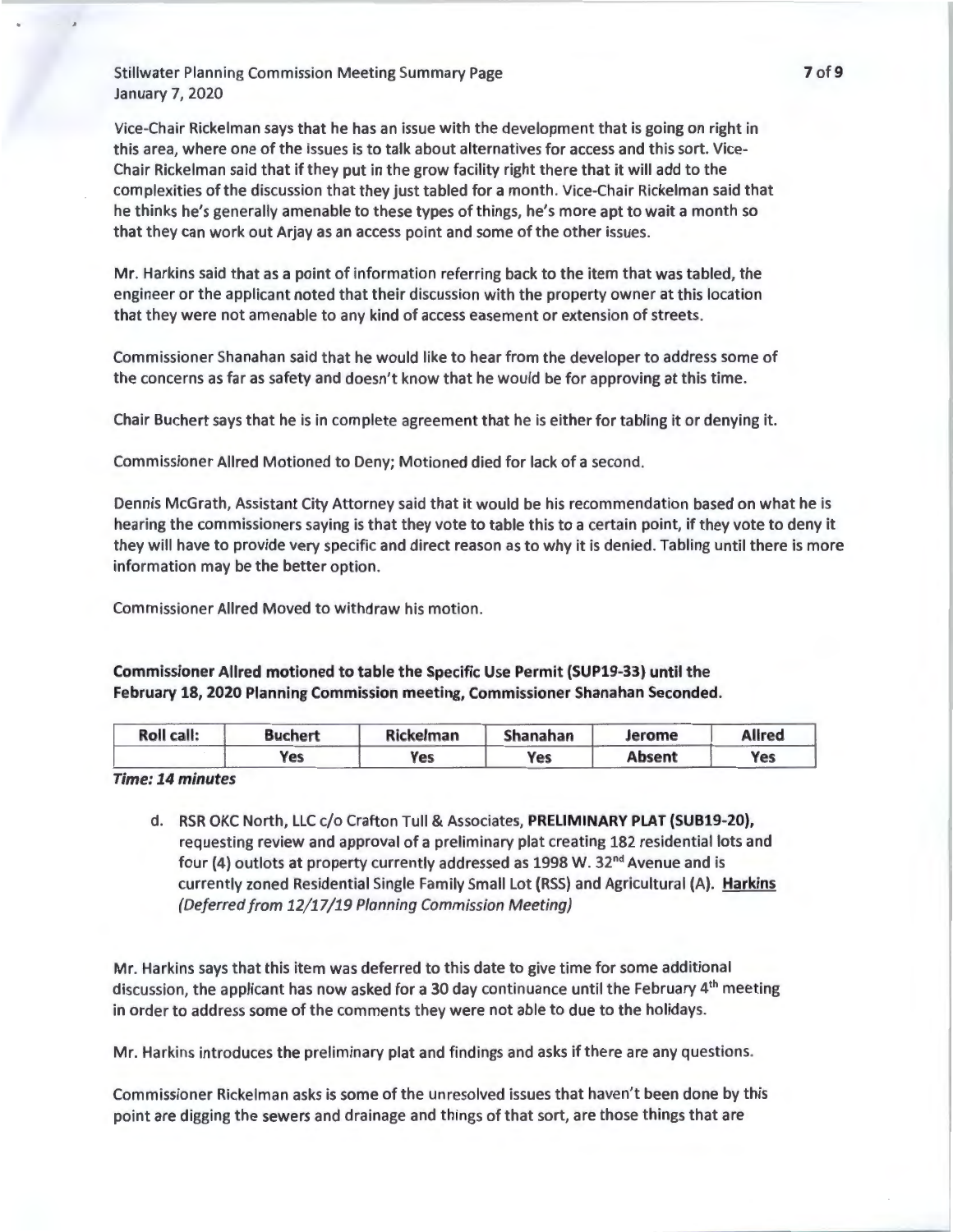sufficient to hold up or is it acceptable to continue to do a preliminary plat if all other things are done.

Mr. Harkins says that they would have to submit their improvements plans after this would be approved at a minimum, but that those are some of the things they are trying to improve. Mr. Harkins says that they would rather have that settled before they bring it back.

Chair Buchert asks if there are any other questions; Chair Buchert opens the Public Hearing and asks if anyone would like to come up.

Bob Barker, 3201 S Western

- Has some questions about drainage and flooding since it already floods on his property
- Doesn't think the common area from the houses will be sufficient to stop runoff from the development
- Traffic is going to be an issue,  $32<sup>nd</sup>$  and Western is already a dangerous area
- Thinks its short sited not to have more information about the traffic
- The city needs to provide a dumpster for the construction site cause nobody ever picks it up.

Chair Buchert asks if there is anyone else who would like to comment on this item; seeing none; Chair Buchert closes the Public Hearing.

Chair Buchert says that the applicant would like to table this until the first week of February but that his recommendation would be to table it to the second meeting in February.

## **Vice-Chair Rickelman motioned to table the Preliminary Plat (SUB19-20) until the February 18, 2020 Planning Commission meeting, Commissioner Shanahan seconded.**

| Roll call: | <b>Buchert</b> | Rickelman | Shanahan | Jerome        | <b>Allred</b> |
|------------|----------------|-----------|----------|---------------|---------------|
|            | <b>Yes</b>     | Yes       | Yes      | <b>Absent</b> | <b>Yes</b>    |

**Time: 14 minutes** 

## 3. MEETING SUMMARY FOR REVIEW AND POSSIBLE ACTION:

a. Regular Meeting Summary of December 17, 2019.

**Vice-Chair Rickelman moved to accept, Commissioner Shanahan seconded.** 

| Roll call: | <b>Buchert</b> | Rickelman | Shanahan | Jerome | Allred     |
|------------|----------------|-----------|----------|--------|------------|
|            | Yes            | Yes       | Yes      | Absent | <b>Yes</b> |

# **Time: 1 minute**

- 4. MISCELLANEOUS ITEMS FROM STAFF, PLANNING COMMISSIONERS, OR CITY ATIORNEY: a. Next Planning Commission meeting January 21, 2020.
- 5. ADJOURN.